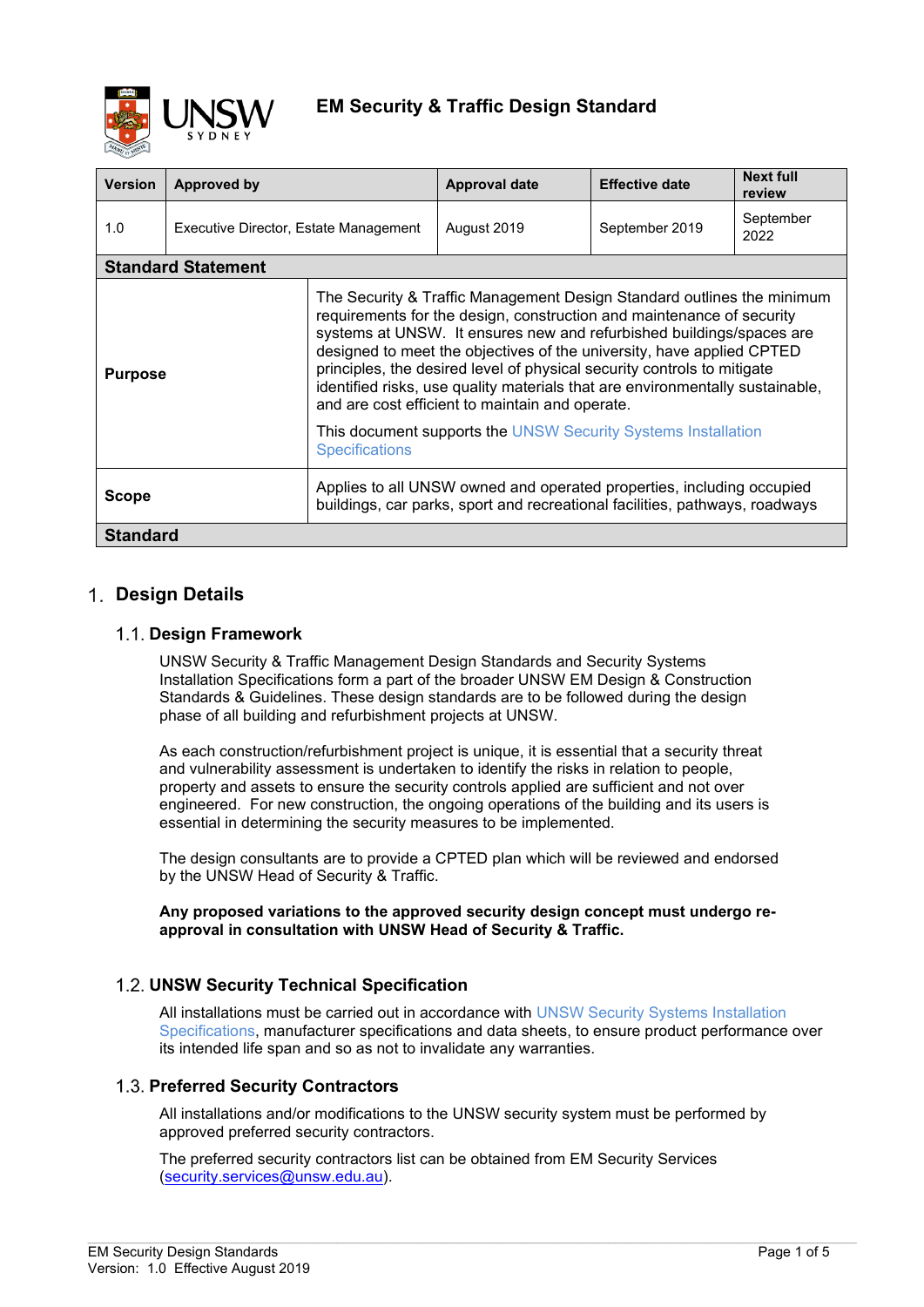## **Definitions and Acronyms**

| EM           | <b>Estate Management</b>                      |
|--------------|-----------------------------------------------|
| <b>CPTED</b> | Crime Prevention Through Environmental Design |
| <b>CCTV</b>  | <b>Closed Circuit Television</b>              |
| Gallagher    | UNSW security access control system           |
| <b>CATS</b>  | <b>Centrally Allocated Teachings Spaces</b>   |

## **CPTED Strategies**

The design and planning of University buildings and facilities will aim to:

- a) increase the effort required to engage in criminal or anti-social behaviour;
- b) increase the perceived risk of engaging in criminal or anti-social behaviour;
- c) reduce the rewards from a criminal or anti-social act; and
- d) reduce the availability of excuses for criminal or anti-social behaviour.
- e) encourage occupants to take ownership of their designated space
- f) encourage social engagement

This will be achieved by applying CPTED strategies during the concept design stage;

#### **General**

The University requires attention towards the environment to complement and enhance the security of the campuses. Crime Prevention Though Environmental Design is an approach to preventing crime where its objective is to improve security by limiting criminal opportunity through the use of natural barriers and natural surveillance. Where possible, the University prefers CPTED to be used in conjunction with traditional electronic, mechanical, and structural crime prevention techniques. When conducting security related work, consideration shall be given to the following:

#### **Territoriality**

Territorial reinforcement of an area is the physical design that helps develop a sense of territoriality by the user that produces a perceived risk to an intruder. This shall be achieved through the use of clearly defined perimeters by way of barriers (fences, hedges or rows of trees) and other visual indicators (changes in ground lay material, lighting levels or wide-open spaces). Where applicable, the security designer shall demonstrate territoriality in instances that require the restriction of individuals.

## **Natural Surveillance**

Keeping intruders under observation will result in a higher perception of detection. This shall be achieved by techniques that minimise the opportunities for intruders to conceal themselves and their actions. Large glass windows, well-kept gardens, lighting and wideopen spaces will increase the natural surveillance of an area. The effectiveness of electronic CCTV systems is further increased when natural surveillance techniques are employed. Where applicable, the security designer shall demonstrate natural surveillance particularly in the vicinity of CCTV cameras.

## **Natural Access Control**

The prevention of access to an area and the creation of the perception of detection and increased effort required by an offender constitutes Natural Access Control. Lighting can be employed to control the movements and concentrations of people. Individuals will be attracted to brightly-lit areas at night. Natural Access Control shall be utilised to provide an increased level of safety for authorised individuals.

#### **Risk Assessment**

The risk assessment will be based on the facility characterisation and the threat and vulnerability assessment. This will provide basis of the criticality level of security for the people, property and assets within that location.

 $\_$  , and the state of the state of the state of the state of the state of the state of the state of the state of the state of the state of the state of the state of the state of the state of the state of the state of the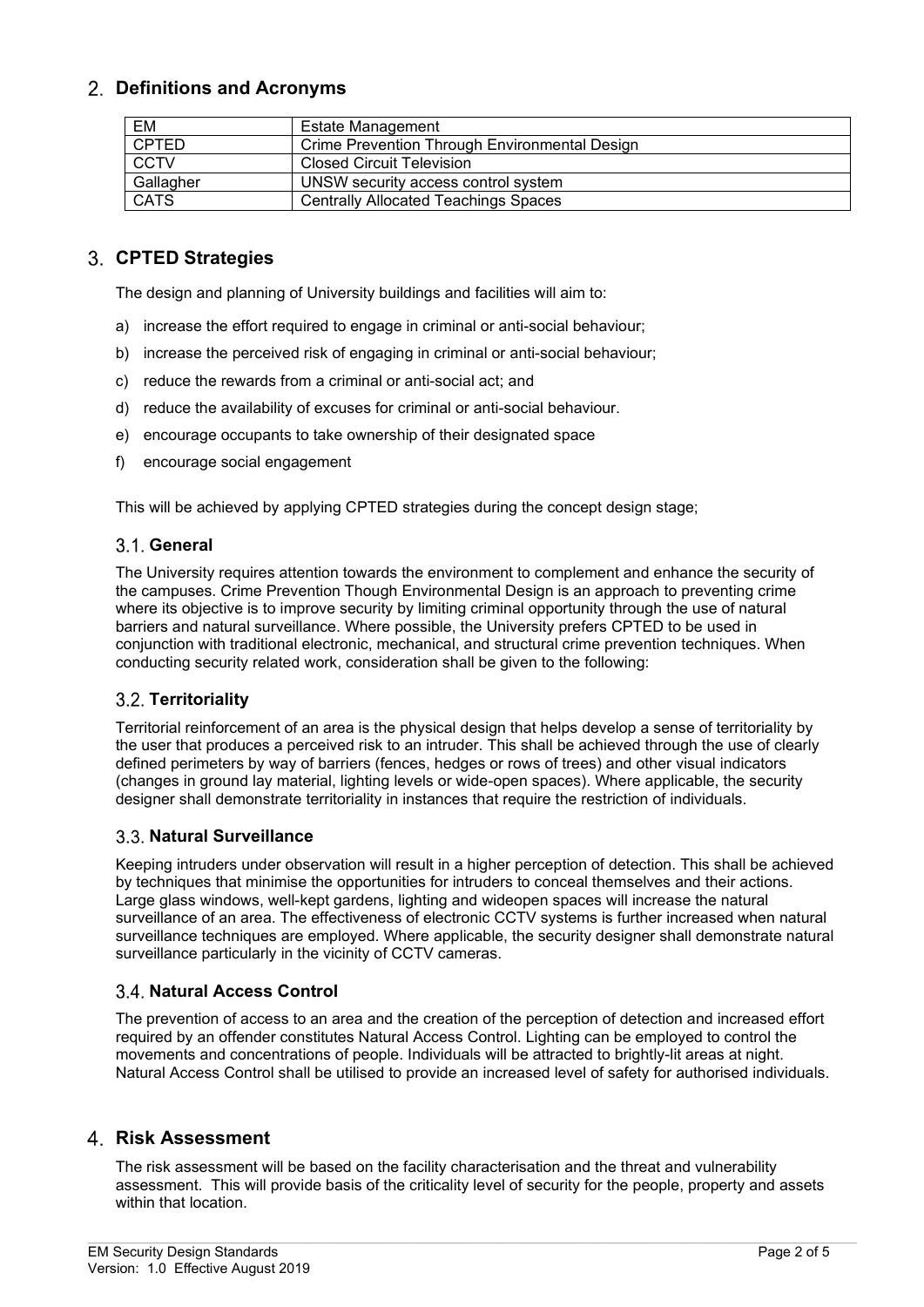# **Security Zones**

Security Zones provide a methodology for physical security mitigation based on the security risk assessment. The primary outcomes of the zones methodology are to give a scalable level of protection from:

- unauthorised or covert access, and
- forcible attack.

[Table 1](#page-2-0) below provides broad descriptions of the functions in the Zones, the information and assets they can handle and store in the Zones, and some examples of Security Zones.

<span id="page-2-0"></span>

| able |  |
|------|--|
|------|--|

| Zone type                                    | <b>Description</b>                                                                                                                                                                                                                                                                                                                                                                                    | <b>Examples</b>                                                                                                                                                                                                                        |
|----------------------------------------------|-------------------------------------------------------------------------------------------------------------------------------------------------------------------------------------------------------------------------------------------------------------------------------------------------------------------------------------------------------------------------------------------------------|----------------------------------------------------------------------------------------------------------------------------------------------------------------------------------------------------------------------------------------|
| <b>Zone One</b><br><b>Public</b>             | Public zones are normally accessible to<br>everyone with no automatic ability to<br>impose access control measures.<br>Information and assets if compromised<br>are low level impact to business<br>operations                                                                                                                                                                                        | <b>External Open Space</b><br>$\bullet$<br>Car parks<br>$\bullet$<br>Pedestrian corridors and roads                                                                                                                                    |
| Zone two<br>Semi-<br><b>Public</b>           | Access to these areas is typically<br>restricted outside normal business hours.<br>Visitors are considered guests of the<br>building and their access maybe limited at<br>any time.<br>Information and assets if compromised<br>are low level impact to business<br>operations                                                                                                                        | Building foyers - common<br>$\bullet$<br>spaces<br><b>Centrally Allocated</b><br><b>Teaching Space</b>                                                                                                                                 |
| <b>Zone Three</b><br>Semi-<br><b>Private</b> | Semi-Private areas are predominantly for<br>the use of limited, authorized persons.<br>Visitors may enter but are either invited or<br>screened prior to entry. Facilities deploy<br>electronic access control or procedural<br>access control measures to limit free<br>access beyond a control point.<br>Information and assets if compromised<br>are medium level impact to business<br>operations | Concierge/staffed<br>$\bullet$<br>receptions/Service Counters<br>Gym<br>$\bullet$<br>Childcare<br>$\bullet$<br><b>Event Space</b><br>$\bullet$<br><b>Licensed premises</b><br>$\bullet$<br>Retail<br>$\bullet$<br>Library<br>$\bullet$ |
| <b>Zone Four</b><br><b>Private</b>           | Private areas are limited to access by<br>authorized individuals and visitors are<br>escorted within those areas.<br>Information and assets if compromised<br>are medium level impact to business<br>operations                                                                                                                                                                                       | <b>Residential</b><br>$\bullet$                                                                                                                                                                                                        |

 $\_$  , and the state of the state of the state of the state of the state of the state of the state of the state of the state of the state of the state of the state of the state of the state of the state of the state of the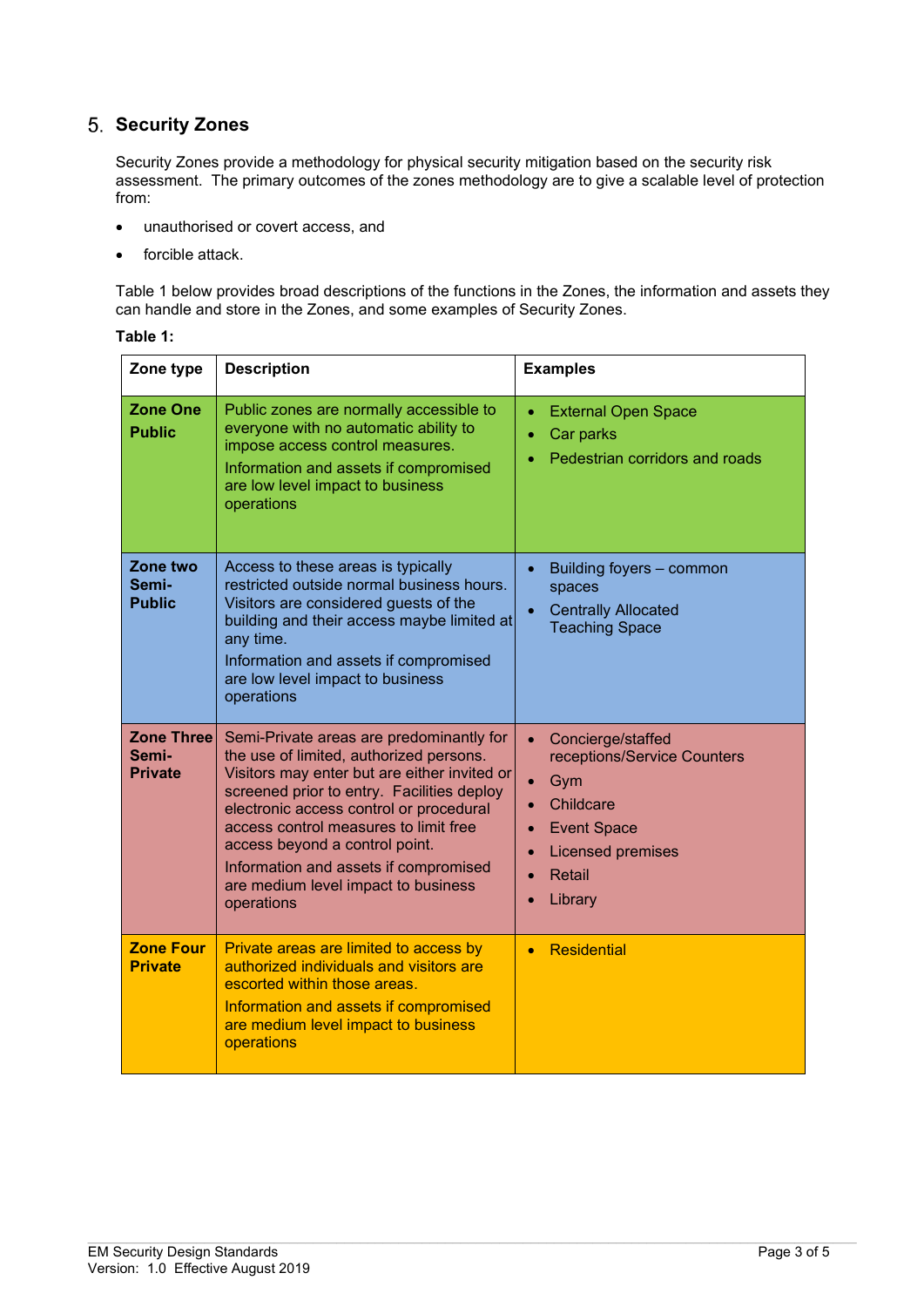| <b>Zone Five</b><br><b>Restricted</b> | Restricted areas are private areas that<br>contain critical research and<br>infrastructure, essential services or<br>sensitive assets or reserved for executive.<br>Access is limited to core users only.<br>Information and assets if compromised<br>are high level impact to business<br>operations | • Data Centres<br>• IT Service Rooms<br>• Research Labs - PC1, PC2<br><b>&amp; PC3</b><br>• Security Control Room<br>• Chancellery Executive<br>• Plant Rooms |
|---------------------------------------|-------------------------------------------------------------------------------------------------------------------------------------------------------------------------------------------------------------------------------------------------------------------------------------------------------|---------------------------------------------------------------------------------------------------------------------------------------------------------------|
|---------------------------------------|-------------------------------------------------------------------------------------------------------------------------------------------------------------------------------------------------------------------------------------------------------------------------------------------------------|---------------------------------------------------------------------------------------------------------------------------------------------------------------|

# **Security Layers**

The above zones should be applied to the design to understand what security control measures are required. Buildings can have multiple zones dependent on the function, increasing the protection with each new zone.

Example of layering zones below:



## **Security Controls**

The UNSW Security Team, including Operations Managers and Head of Security will provide input on level of security controls required in each zone, including access control, intruder detection systems, duress alarms, CCTV, Help Points, vehicle control and hostile vehicle mitigation. The minimum level of controls is outlined below for each zone;

| <b>Zone One</b>                | <b>Zone Two</b>       | <b>Zone Three</b>                    | <b>Zone Four</b>               | <b>Zone Five</b>                         |
|--------------------------------|-----------------------|--------------------------------------|--------------------------------|------------------------------------------|
| <b>CCTV</b>                    | <b>CCTV</b>           | <b>CCTV</b>                          | CCTV                           | <b>CCTV</b>                              |
| Help Point*                    | <b>Access Control</b> | <b>Access Control</b>                | Access Control to              | <b>Access Control</b><br>(Biometric/Dual |
| Vehicle control<br>and hostile | Signage               | <b>Intruder Detection</b><br>Systems | single door and<br>office area | Authentication)                          |
| vehicle mitigation             |                       | Duress**                             | Signage                        | Intruder Detection<br>Systems            |
| Signage                        |                       | Signage                              |                                |                                          |